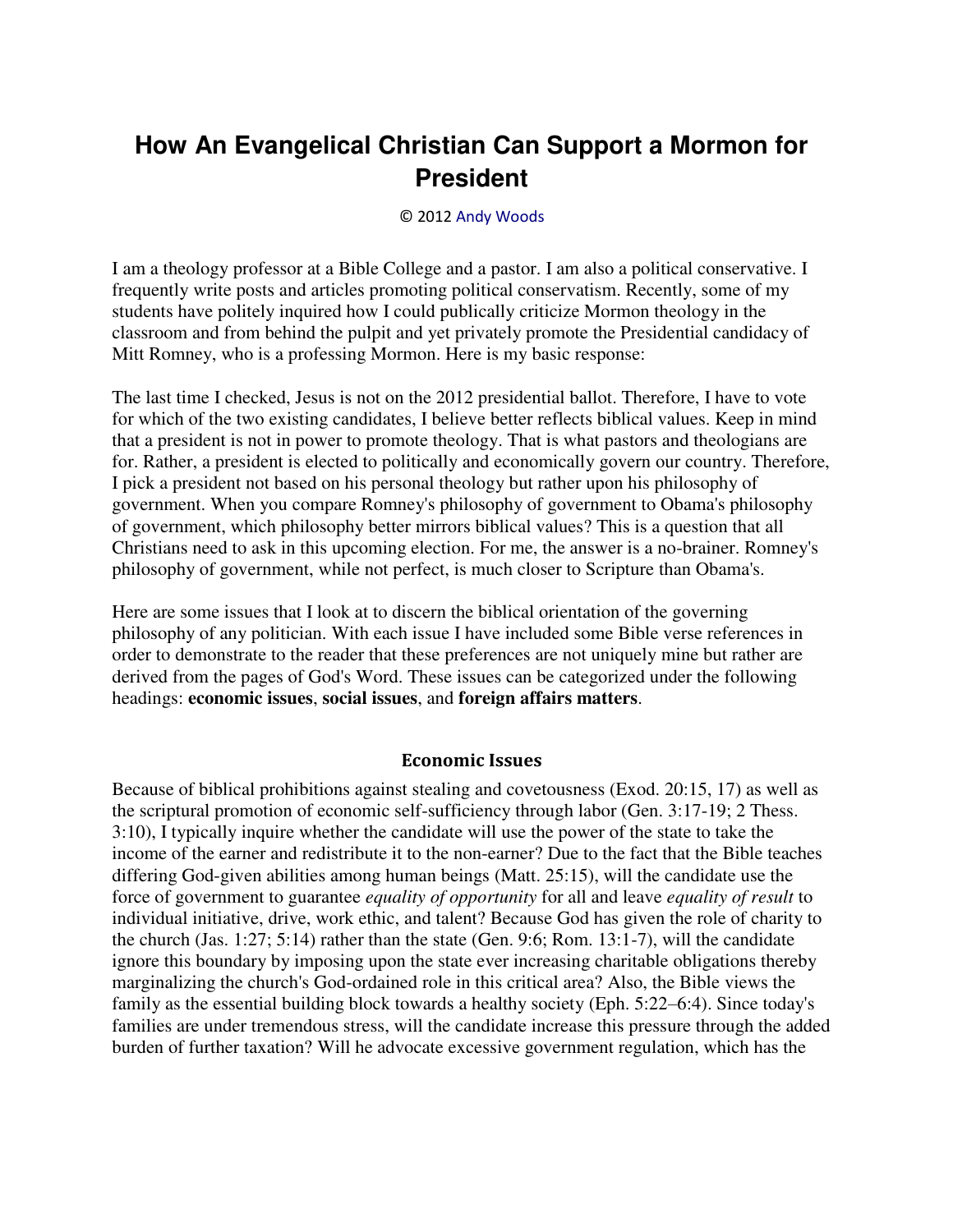net effect of spiking consumer prices? Will he place employers under greater taxation and burdensome regulation leading to inevitable downsizing, layoffs, and the re-location of factories beyond America's borders? All of these repercussions increase financial stress upon the family unit. Moreover, because the Scripture advocates leaving one's wealth to one's descendants (Prov. 13:22; 1 Tim. 5:8), I am always curious about whether the candidate will hamper generational wealth transfer through onerous inheritance taxes, which force the deceased's relatives to visit the undertaker and the IRS agent on the same day. Also, does the candidate understand that the earth experiences cyclical heating and cooling (Gen. 8:22)? For example, global warming transpired during the time of the Vikings, long before the advent of SUVs and modern industry. Does he instead attribute such cycles exclusively to human activity? If the latter, he will likely favor increased government control over economic behavior, which can cripple an economy and yet simultaneously have a negligible impact upon either global warming or cooling. In addition, does the candidate through rejection of true worship of God instead embrace earth worship (Rom. 1:22-23), otherwise known as the Gaia Hypothesis? In other words, has common sense environmental stewardship given way to pantheism and environmental extremism? If so, he will likely impede domestic fossil fuel and oil production. Such domestic drilling has the benefit of reducing America's dependence upon foreign sources of oil that are often controlled by governments that do not have our nation's best interests at heart. Furthermore, because the Bible warns against the bondage associated with excessive debt (Prov. 22:7) and also categorizes unpaid debts as theft (Ps. 37:21), will the candidate continue to add to our runaway national deficits and debt? Increasing our national debt not only steals from future generations, but it also compromises America's economic well-being. In a similar vein, because respect for America's founding documents are the best insulation against runaway government spending and concentration of power into too few hands, will the candidate favor appointing individuals to the judicial branch of government who actually care about the original intent of our Constitution? If not, he may allow judges onto our courts who see our Constitution as merely a "living and breathing" amorphous document. Virtually anything can be read into such a meaningless document in order to socialize our country.

### **Social Issues**

Since Scripture makes no distinction between the born and the unborn (Ps. 139:13; Jer. 1:5), does the candidate favor legal protection for the unborn? Also, because God has established heterosexual monogamy as the pattern for marriage (Gen. 1:26-28; 2:18-25; Rom. 1:26-27), will the candidate promote this divine standard as the societal norm, or will he instead reduce this time-honored standard to simply one among many lifestyle alternatives? Moreover, because God has given to the state the power to execute criminals in instances of murder (Gen. 9:6; Rom. 13:4), will the candidate seek to abolish or promote capital punishment? In addition, because the Scripture routinely warns of the dangers of abusing alcohol (Lev. 10:9; Prov. 31:4- 5; 1 Tim. 3:3), pornography (Matt. 5:27-28), and gambling (Prov. 13:11), will the candidate support the legal right of communities to restrict such deleterious influences and establishments from their neighborhoods, schools, children, homes, and churches? Furthermore, because God has entrusted the task of rearing and teaching children to parents as opposed to government bureaucrats (Deut. 6:6-7; Josh. 4:20-23; Prov. 22:6; Eph. 6:4), does the educational philosophy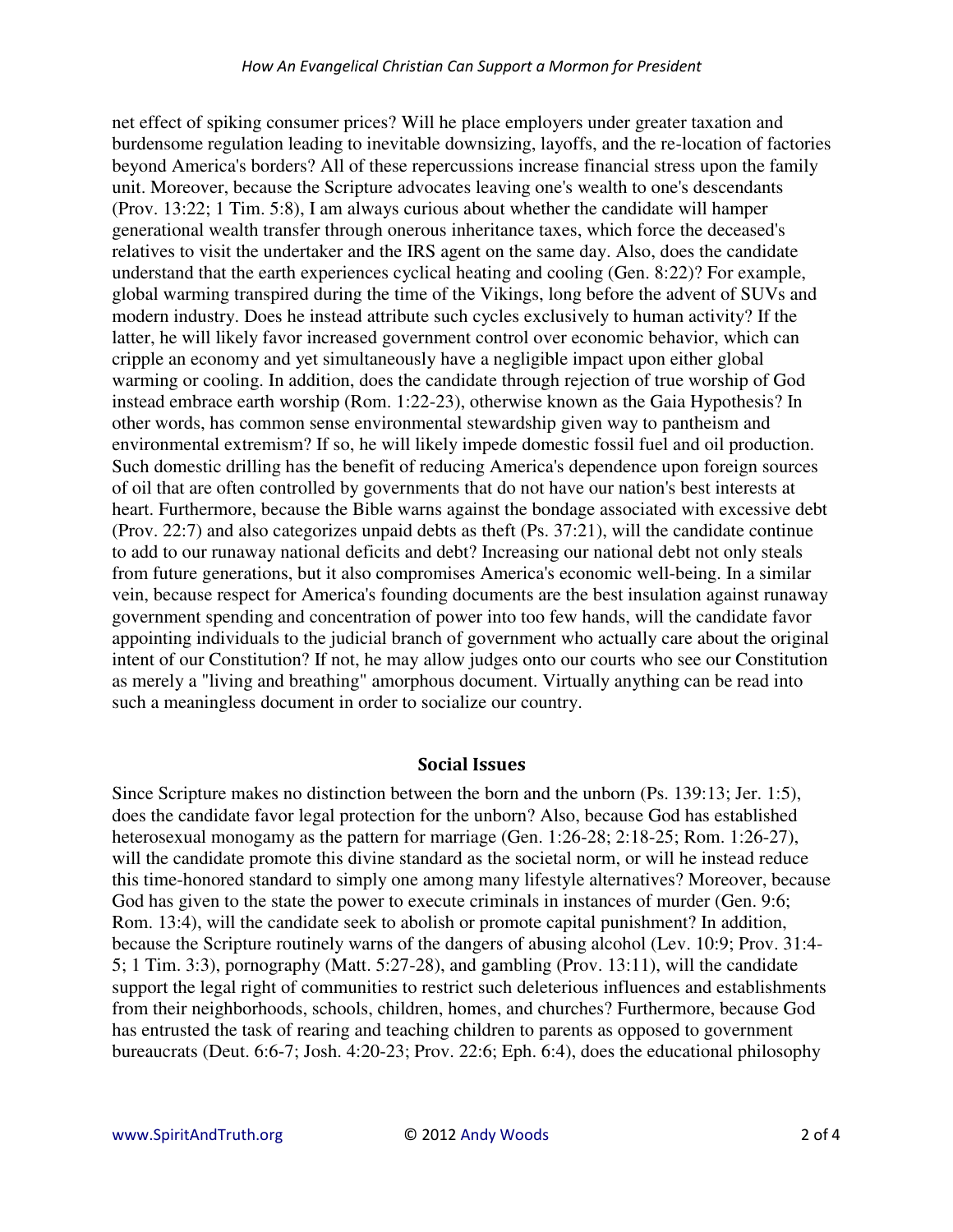of the candidate empower the parents or the government teachers' unions? The former can be empowered through educational choice, vouchers for private or parochial schools, and opt out alternatives for public school courses and presentations deemed offensive and harmful by parents. Also, in view of the fact that the Scripture commands believers to preach the Gospel to every creature (Matt. 28:18-20; Mark 16:15), will the candidate use the force of government to restrict public expressions of Christianity in public places and schools as well as over the airwaves and on the internet? Interestingly, in Luke 22:36, as Christ was sending out His disciples into the hostile world from the Upper Room, He said, "and whoever has no sword is to sell his coat and buy one" (Luke 22:36). In so doing, Christ provided not only for the self defense of His disciples but also their right to defend themselves from aggression. Therefore, a good question for any candidate is whether he believes that individual and private citizens have a right to keep and bear arms? In other words, does he believe that the Second Amendment to the Constitution guarantees an individual right to bear arms or does he instead believe that the Second Amendment is some sort of nebulous collective right that has nothing to do with personal freedom to retain a firearm? Does the candidate instead support endless regulations and licensing requirements upon firearms thus paving the way toward their ultimate and total governmental confiscation? Because the Bible teaches that all people have equal dignity and worth (Gen. 1:26-27; Gal. 3:28), will the candidate enforce all of our laws equally and fairly among all people regardless of gender, ethnicity, and socio-economic status (Deut 25:16; Prov. 20:23)? Discrimination against racial minorities should no more be tolerated than reverse discrimination against whites through quotas, timetables and set asides. White aggression against racial minorities should be punished to the full extent of the law and so should Black Panther voter intimidation against whites.

## **Foreign Affairs Matters**

Because the concept of the individual nation state originated with God (Gen. 10:32; 11:1-9; Deut. 32:8; Acts 17:26), will the candidate favor submitting the political sovereignty of national governments to unaccountable trans-national political organizations all in the name of global governance? A related issue involves national borders. Since God has established national entities and their existing borders, will the candidate enforce our borders or will he leave America vulnerable to terrorist attacks through a porous border policy? In addition, God has promised to bless the world through national Israel (Gen. 12:3b; Isa. 42:6; 49:6). Consequently, He promises to bless those who bless Israel and conversely vows to curse those who curse her (Gen. 12:3a; Joel 3:2b). Therefore, another important question entails whether the candidate favors reducing Israel's existing borders in exchange for the illusory promise of peace. Such a process makes Israel more vulnerable to aggression and attack by her surrounding hostile neighbors. After all, it is Satan's ambition to eradicate the Jewish people and state (Rev. 12:1, 13-17; Gen. 37:9-10). Thus, a candidate's view on Israel largely tells me whether He is cooperating with God's agenda or the devil's. Moreover, due to the fact that many evil rulers and terrorists abroad will only be deterred from violent behavior through the counter threat of force (Gen. 8:21; Jer. 17:9), will the candidate pursue a foreign policy of peace through military strength? Without this perspective, the danger is that the candidate will naively and ineffectively seek to deter evil in the world through American military reduction and